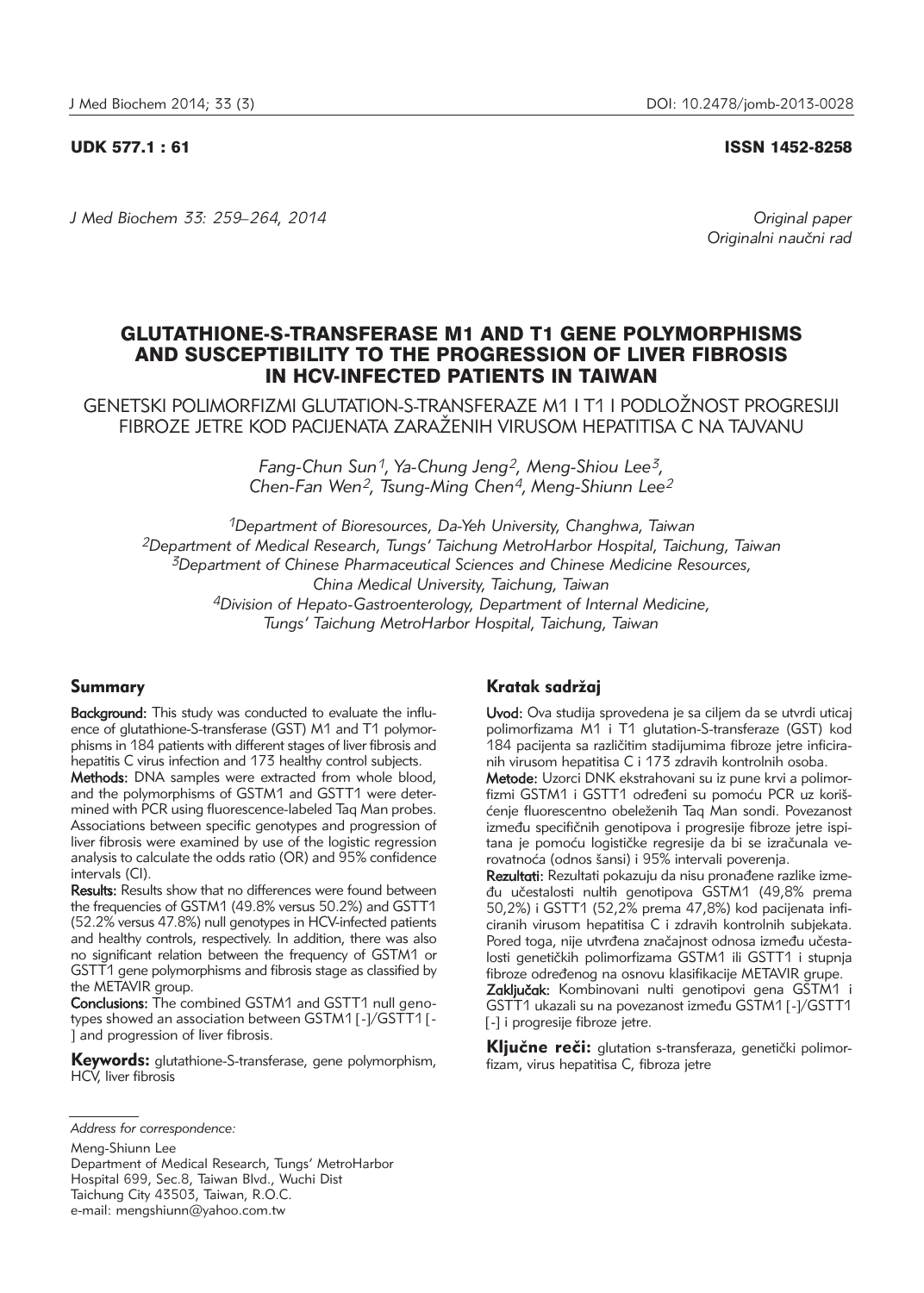#### Introduction

Hepatitis C is a global health problem that affects a significant portion of the world's population. Hepatitis C virus (HCV) is the primary cause of chronic hepatitis, and is one of the risk factors for development of liver cirrhosis and hepatocellular carcinoma (1–3). Chronic infection with HCV typically induces injury and inflammation of the liver, which appear to be responsible for the associated fibrogenesis. The mechanism of fibrogenesis is non-specific, and is characterized by the transformation from a normal extracellular matrix into a reticulated and dense matrix. Hepatic fibrosis assessment is based on liver biopsy. The histology activity index (HAI) and the METAVIR scoring systems are frequently used for assessment of liver fibrosis (4, 5). The METAVIR scoring system has better intra- and interobserver reproducibility than the HAI score (6).

Liver fibrosis progression does not always have a fixed speed or follow a linear pattern; it can occur at a slow or a rapid rate (7). Fibrogenesis is a complex dynamic process, and the rate at which fibrosis progresses varies markedly between patients. Three independent factors known to be associated with a faster fibrosis progression rate are older age at infection, male gender and long-term excessive alcohol consumption (8). Such host factors seem to play a role in HCV infection. However, during the last few years, numerous association studies have indicated that a number of gene variations influence both the nature of HCV infection and the progression of hepatic fibrosis in patients with chronic disease and hepatitis C virus (7, 9); thus, genetic factors play a particularly important role in the pathogenesis. Variations in the genes involved in the alcohol-metabolizing enzyme system and inflammatory response system have been identified, such as CYP2E1 and TNF-alpha gene (10). Genetic polymorphisms in glutathione-S-transferase (GST) isoenzymes could also be potential risk factors in liver and various cancer diseases (11–14).

The glutathione-S-transferases (GSTs) are an important family of enzymes involved in the biosynthesis and metabolism of many substances. They comprise four classes of enzymes: Alpha (GSTA), Mu (GSTM), Pi (GSTP), Theta (GSTT), responsible for detoxification of xenobiotic compounds and carcinogens generated by products of oxidative stress, and prevention of tissue oxidative damage. GSTM1 and GSTT1 are the main GST genes described as polymorphic in humans. They can be categorized in two classes: the homologous deletion genotype (referred to as null genotype) and one or two undeleted alleles (refered to as non-null or present genotype). The sequence variation of the GSTM1 and GSTT1 genes may be associated with different GST gene expression, affecting enzyme activity and increasing susceptibility to cancer (15–21). Therefore, to study the polymorphism of GSTM1 and GSTT1 genes is important for the evaluation of disease progression.

In chronic hepatitis C, oxidative stress can trigger hepatic fibrogenesis (22–24). Thus, genetic polymorphisms of antioxidant enzymes could modify the capacity to alleviate oxidative stress and thereby influence the progression of liver damage. However, there have been few studies on the effects of GST gene polymorphism on the disease progression of HBV infection (25, 26), but so far we have not seen any reports about that association in the investigation of the relationship between GST gene polymorphism and stage of liver fibrosis in HCV-infected patients in Taiwan, only one report in Spain (27).

In the current study, we analyzed the genetic polymorphisms of GSTT1 and GSTM1 genes in a group of patients with hepatitis C virus infection, as compared to control subjects, in Taiwan.

#### Methods

#### *Study subjects and specimen collection*

Cases of HCV infection were identified through the division of Hepato-gastroenterology at Tungs' MetroHarbor Hospital, Taichung, Taiwan, between August 2009 and July 2010. After informed consent was obtained, a total of 184 outpatients (105 males and 79 females) with HCV infection were enrolled, and 146 of them were treated by pegylated interferon alfa 2a plus ribavirin. The diagnoses of HCV infected patients were based on the results of clinical, biochemical, and viral tests, such as alanine transaminase (ALT), aspartate transaminase (AST), Alphafetoprotein (AFP), HBsAg and anti-HCV. All subjects who had an elevated level of ALT ( $\geq$ 45 IU/mL), AST ( $\geq$ 40 IU/mL) or AFP ( $\geq$ 20 ng/mL), and positivity for anti-HCV were included in this study; hepatitis B virus (HBV) and human immunodeficiency virus (HIV) infection patients were excluded. The patients had various liver fibrosis levels as obtained from liver biopsy and estimation of fibrosis progression rates based on the ratio of fibrosis stage by the METAVIR scoring system. Using standard assessment, liver fibrosis was classified into five stages on a scale 0–4 (F0, F1, F2, F3, F4). The 173 control subjects, who visited the division of family medicine for health examination, were selected based on no evidence of liver disease and similar demographic characteristics to the patients in the experimental group. All study subjects gave informed consent to participate in this research under a protocol approved by the Committee for Studies on Human Subjects at Tungs' MetroHarbor Hospital, Taichung, Taiwan. Whole blood specimens, collected from healthy controls and HCV patients, were placed in tubes containing EDTA for the extraction of genomic DNA.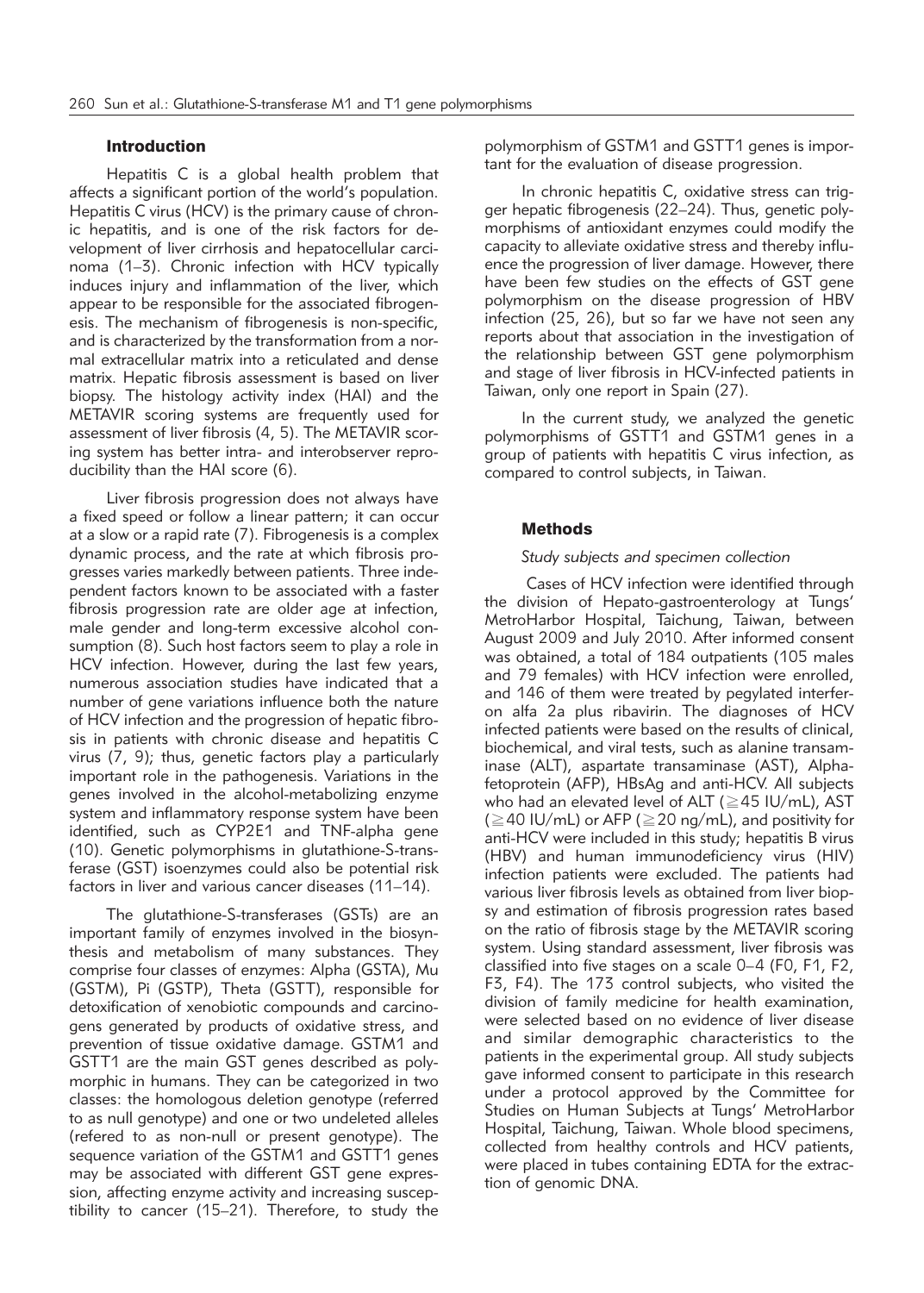#### *DNA collection and extraction*

Venous blood from each subject was collected into EDTA tubes and immediately centrifuged and the buffy coats were stored at  $-70$  °C in a freezer. Genomic DNA was extracted by Genomaker DNA blood kits (GenePure Tech Co., Ltd, Taichung City, Taiwan) according to the manufacturer's instructions. DNA was dissolved in TE buffer (10 mmol/L Tris pH 7.8, 1 mmol/L EDTA) and DNA quality was assessed by calculating the absorbance ratio  $OD_{260nm/280nm}$ (28) using a spectrophotometer model DU-80°C (Beckman Coulter). The samples of isolated DNA were stored at –80 °C and used as templates for genotyping.

#### *Glutathione-S-transferase M1 and T1 genotyping*

The genotypes of the patients were determined with the ABI TaqMan SNP genotyping assays (Applied Biosystems, Foster City, CĂ, ABI assay C\_8717770\_ 20 for GSTT1 and C\_26020680\_10 for GSTM1). The PCR reactions were performed in 96-well microplates with ABI Step One plus real-time PCR (Applied Biosystems) and allele discrimination was achieved by the detection of fluorescence with Step One software V2.0.

#### *Statistical analysis*

The SPSS-17.0 for Windows statistical package was used for all statistical comparisons. The Chisquare statistic was calculated to test the distribution trend of index by genotype. The t-test was used to evaluate the distribution difference in age between patients and controls, while the relationships between genetic polymorphisms and liver fibrosis were examined by logistic regression analysis. Differences less than 0.05 were regarded as significant.

#### **Results**

The distributions of demographical characteristics and gene polymorphisms in normal controls and HCV-infected patients are shown in *Table I*. This study included 184 (105 male and 79 female) cases and 173 (106 male and 67 female) controls. The mean age of HCV-infected patients and controls was  $56.7 \pm 10.7$  years and  $51.9 \pm 15.3$  years, respectively. Except for age (p<0.001), the GSTT1 and GSTM1 gene deletions were not significantly different between the HCV-infected patients and the healthy controls. The p values of the GSTT1 and GSTM1 gene deletions are 0.818 and 0.419, respectively.

Furthermore, we divided the necroinflammatory global score (items F1, F2, and F3 of METAVIR) and the fibrosis score (item F4 of METAVIR) in two categories, and the observed distribution frequencies of

| Variable      | Controls        | Patients        | OR.                       |  |  |
|---------------|-----------------|-----------------|---------------------------|--|--|
|               | $(n=173)$ (%)   | (n=184) (%)     | (95% CI)                  |  |  |
| GSTT1         |                 |                 |                           |  |  |
| Null          | 75 (47.8%)      | 82 (52.2%)      | 1.05<br>$(0.691 - 1.596)$ |  |  |
|               |                 |                 |                           |  |  |
| Present       | 98 (49.0%)      | 102 (51.0%)     | 1.00                      |  |  |
| GSTM1         |                 |                 |                           |  |  |
| Null          | 106 (50.2%)     | 105 (49.8%)     | 0.84                      |  |  |
|               |                 |                 | $(0.55 - 1.282)$          |  |  |
| Present       | 67 (45.9%)      | 79 (54.1%)      | 1.00                      |  |  |
| Gender        |                 |                 |                           |  |  |
| Female        | 67 (45.9%)      | 79 (54.1%)      | 1.19                      |  |  |
|               |                 |                 | $(0.78 - 1.817)$          |  |  |
| Male          | 106 (50.2%)     | 105 (49.8%)     | 1.00                      |  |  |
| Age (yrs)     |                 |                 |                           |  |  |
| $Mean \pm SD$ | $51.9 \pm 15.3$ | $56.7 \pm 10.7$ | $P = 0.001*$              |  |  |

\*Statistically significant effect.

Table II The distribution of gender and genotype frequencies in patients with HCV-related fibrosis stage.

| Variable          | F1~F3        | F4           | P value |
|-------------------|--------------|--------------|---------|
|                   | $(n=84)$ (%) | $(n=62)$ (%) |         |
| Gender            |              |              | 0.934   |
| Female            | 36 (57.1%)   | 27 (42.9%)   |         |
| Male              | 48 (57.8%)   | 35 (42.2%)   |         |
| GSTM1             |              |              | 0.673   |
| Null              | 49 (59%)     | 34 (41%)     |         |
| Present           | 35 (55.6%)   | 28 (44.4%)   |         |
| GSTT <sub>1</sub> |              |              | 0.252   |
| Null              | 34 (52.3%)   | 31 (47.7%)   |         |
| Present           | 50 (61.7%)   | 31 (38.3%)   |         |

*Note:* 38 patients without liver biopsy records were excluded from this analysis.

GSTM1 and GSTT1 genotypes were not significantly different among the groups (*Table II*). Additionally, except for age (P<0.001), liver viral load and weight were not significantly associated with the development of fibrosis in HCV-infected patients ( $p=0.853$ and p=0.631, respectively; *Figure 1*).

The final multivariate logistic regression model is shown in *Table III*. Except for age (P<0.001), the result revealed that there was a significant association of liver fibrosis with the GSTM1 and GSTT1 genotype. The presence of at least one of the GSTM1 or GSTT1 genes was associated with a lower risk of liver fibrosis after adjusting the age and weight. The group GSTM1[-]/GSTT1[+] has the lowest observed risk [OR= 0.342; CI 95% (0.124–0.943); p=0.038].

Table I Odds Ratio and 95% Confidence Intervals (CIs) of HCV Infected patients and healthy control subjects associated with genotypic frequencies and demographic characteristics distributions.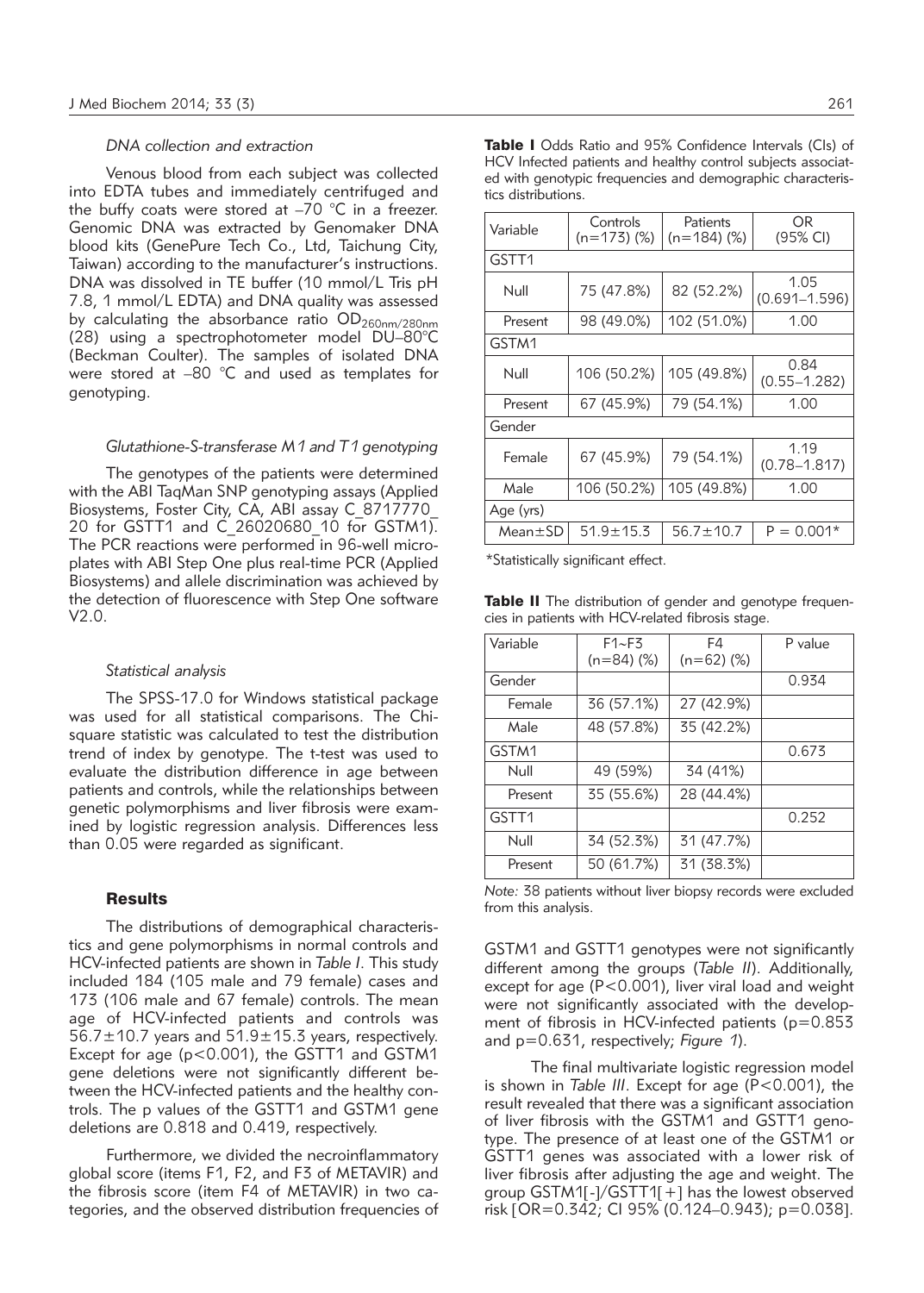Table III Results of multivariate logistic regression analysis of glutathione-S-transferase genotypes in patients with HCV-related fibrosis.

| Variable                        | $N(F4/F1 \sim F3)$ | OR (95% CI)            | P-Value    |
|---------------------------------|--------------------|------------------------|------------|
| GSTM1[-1 <sup>a</sup> /GSTT1[-1 | 34(19/15)          | 1.00                   |            |
| $GSTM1[+1b/GSTT1[-]$            | 31(12/19)          | $0.588(0.200 - 1.726)$ | 0.334      |
| $GSTM1[-1/GSTT1]+1$             | 49(15/34)          | $0.342(0.124 - 0.943)$ | $0.038*$   |
| $GSTM1[+]/GSTT1[+]$             | 32(16/16)          | $0.947(0.323 - 2.773)$ | 0.921      |
| Age                             |                    | 1.095 (1.049-1.143)    | $< 0.001*$ |
| Weight                          |                    | 1.025 (0.995-1.057)    | 0.103      |

\*Statistically significant effect.

 ${}^{\circ}$ [-] = null,  ${}^{\circ}$ [+] = positive, c- reference group



Figure 1 The box plot for level of liver viral load, age and weight in HCV-infected patients with different fibrosis staging by METAVIR system.

### **Discussion**

Most endogenous and environmental substrates interact deleteriously with an organism, causing toxic and sometimes carcinogenic effects (29). The detoxification is usually kept by liver enzyme activity with the scavenging of toxic compounds and carcinogens, but many enzymes involved in carcinogen metabolism exhibit genetic polymorphisms resulting in variability in both their level of expression and activity (30–32). The glutathione-S-transferases have multiple forms distributed among different tissues, which play a key role in phase II enzymes for the detoxification of xenobiotics and prevention of tissue damage (33). Numerous studies have shown polymorphic GST alleles to be associated with altered risk or outcome of various diseases. The GST variants modify the catalytic function of enzymes. Therefore, the individuals who produce less specific detoxification enzymes may be at a higher risk of adverse disease outcome.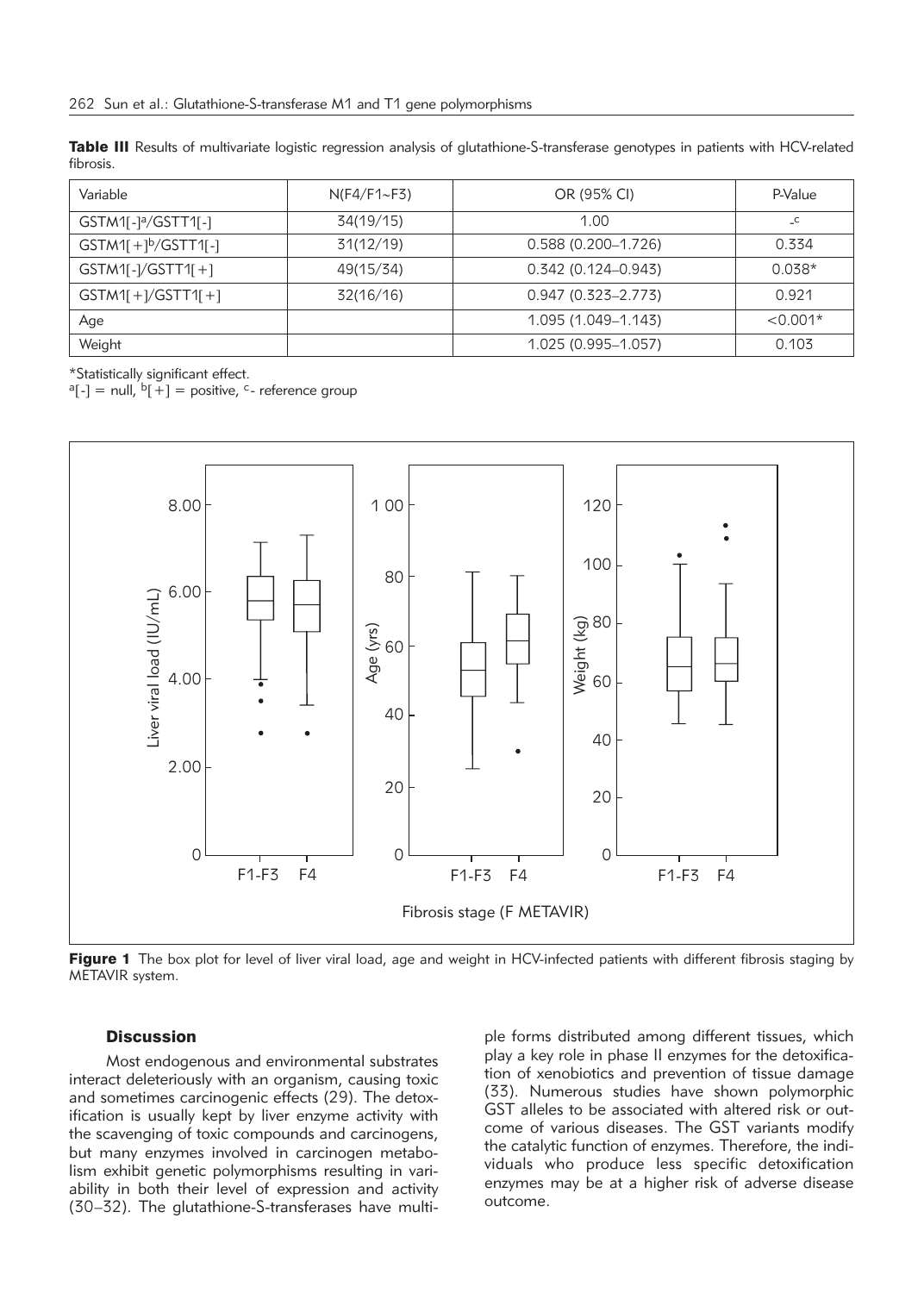In this study, we found the age was significantly associated with the susceptibility to progression of liver fibrosis in HCV-infected patients after adjusting for other variables (p<0.001). Our results are identical to the previous reports (6, 34, 35). Thus, the findings indicate that two parameters, age and duration of infection, are potential risk factors and should be applied to evaluate the rate of progression of fibrosis in hepatitis C and the progression of liver fibrosis. Besides, we also found that 42% of HCV patients aged over 50 years have developed cirrhosis (*Table II*). The result was supported again by the previous studies indicating that the progression of liver fibrosis begins to accelerate at 50 years of age, regardless of the duration of infection (6, 34, 35). In addition, we investigated whether GSTT1 and GSTM1 gene variations play a role in liver fibrosis caused by hepatitis C virus and found that individuals with the null variant of both GSTT1 and GSTM1 have considerably increased risk of advanced fibrosis. This result was in agreement with a previous study in Spain (27). Martinez et al. recruited 139 HCV-infected Spanish patients and 329 healthy controls to estimate the association between both gene polymorphisms and chronic phase of HCV-induced liver disease. They found a significant difference between the frequencies of genotypes and the clinical course of HCV infection. These observations revealed that the progression of liver fibrosis in HCV-infected patients was associated with GST gene polymorphisms in the Taiwanese and Spaniards, regardless of the racial difference. In addition, both GSTM1 and GSTT1 null genotypes are also associated with the occurrence of cancer or disease, and an association has been reported between GSTM1 and GSTT1 null genotypes and cancer of the lung, bladder and colon. Therefore, patients who are genetically predisposed to produce less specific enzyme activity might be prone to develop hepatic liver disease with HCV infection.

#### **References**

- 1. Chen SL, Morgan TR. The natural history of hepatitis C virus (HCV) infection. Int J Med Sci 2006; 3: 47–52.
- 2. Czepiel L, Biesiada G, Mach T. Viral hepatitis C. Pol Arch Med Wewn 2008; 118: 734–40.
- 3. Diepolder HM. New insights into the immunopathogenesis of chronic hepatitis C. Antiviral Res 2009; 82: 103–9.
- 4. The METAVIR Cooperative Group. Inter- and intra-observer variation in the assessment of liver biopsy of chronic hepatitis C. Hepatology 1994; 20: 15–20.
- 5. Bedossa P, Poynard T. An algorithm for the grading of activity in chronic hepatitis C, The METAVIR Cooperative Study Group. Hepatology 1996; 24: 289–93.

It has been reported that high serum levels of ALT, AST, AFP and a high ratio of AST to ALT are highly associated with the progression of hepatocarcinogenesis in HCV or HBV-infected and liver cirrhosis patients (36–39). In this study, we found the clinical serological markers ALT and AFP were associated with liver fibrosis in HCV-infected patients (p<0.05 and p<0.001, respectively), but AST was not associated (p=0.695). It may be that the serum AST level has correlated weakly with disease activity and little or not at all with hepatic fibrosis in cross-sectional studies (6).

To our knowledge, this is the first genetic study of HCV-related liver fibrosis in the Taiwan population. We found that either GSTM1 or GSTT1 gene polymorphism was significantly associated with HCVinfected liver fibrosis and showed that the null alleles of GSTT1 and GSTM1 are predisposing risk factors for HCV-infected liver fibrosis. Despite the limited number of patient samples, the results of this study may be of particular relevance to clinical practice and can be used as a screening tool for finding HCVinfected patients at risk.

#### **Conclusions**

In this work, we investigated the risk of progress of liver fibrosis in a Taiwanese population via genetic polymorphisms in the GST genes. Both GSTM1 and GSTT1 null genotypes polymorphisms were associated with the risk for progression of liver fibrosis among subjects infected by hepatitis C virus.

*Acknowledgments.* This study was supported in plan by a research grant from Tungs' MetroHarbor Hospital, Taichung, Taiwan (TTMHH-98R0002).

# Conflict of interest statement

The authors stated that there are no conflicts of interest regarding the publication of this article.

- 6. Marcellin P, Asselah T, Boyer N. Fibrosis and disease progression in hepatitis C. Hepatology 2002; 36: S47–56.
- 7. Gutierrez-Reyes G, Gutierrez-Ruiz MC, Kershenobich D. Liver fibrosis and chronic viral hepatitis. Arch Med Res 2007; 38: 644–51.
- 8. McCaughan GW, George J. Fibrosis progression in chronic hepatitis C virus infection. Gut 2004; 53: 318–21.
- 9. Powell EE, Edwards-Smith CJ, Hay JL, Clouston AD, Crawford DH, Shorthouse C, et al. Host genetic factors influence disease progression in chronic hepatitis C. Hepatology 2000; 31: 828–33.
- 10. Bataller R, North KE, Brenner DA. Genetic polymorphisms and the progression of liver fibrosis: a critical appraisal. Hepatology 2003; 37: 493–503.